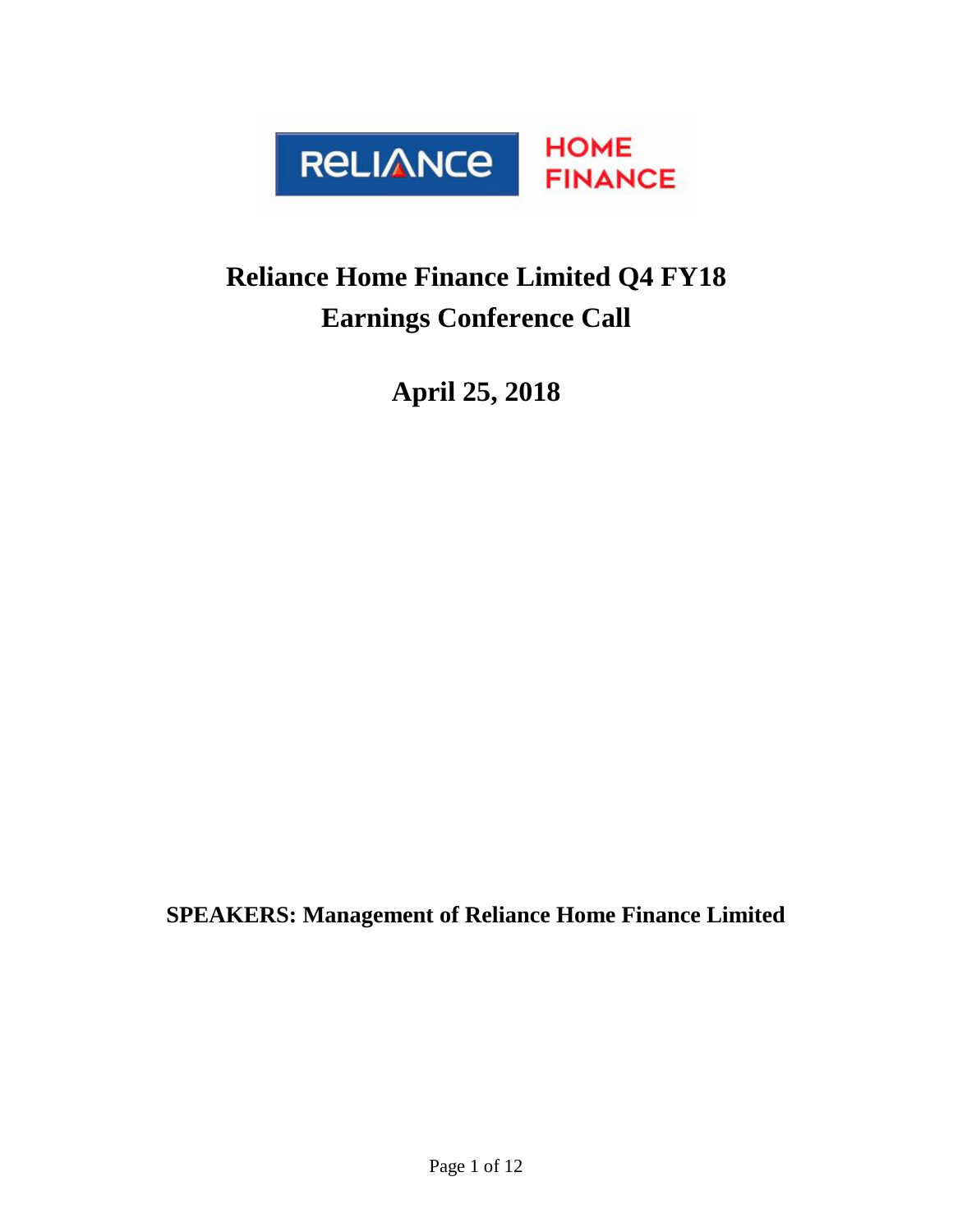

- **Moderator:** Good day ladies and gentlemen and welcome to the Reliance Home Finance Limited Q4 FY2018 Earnings Conference Call hosted by Reliance Securities Limited. As a reminder all participant lines will be in the listen-only mode and there will be an opportunity for you to ask questions after the presentation concludes. Should you need assistance during the conference call, please signal an operator by pressing "\*" then "0" on your touchtone phone. Please note that this conference is being recorded. I now hand the conference over to Mr. Asutosh Kumar Mishra from Reliance Securities. Thank you and over to you Mr. Mishra!
- **Asutosh Mishra:** Good afternoon everyone and welcome to the Reliance Home Finance 4Q FY2018 Earnings Conference Call. Today, we have with us Mr. Ravindra Sudhalkar, ED & CEO Reliance Home Finance along with the entire senior management team to discuss the 4Q FY2018 Earnings and the strategy going forward, so over to you Sir!
- **Ravindra Sudhalkar**: Good evening to all. Welcome to the financial year 2018 earnings call! FY2018 was a great year for Reliance Home Finance. The Company was successfully listed on the NSE and the BSE. The existing shareholders of Reliance Capital Limited were given one free share of the Company for every share of Reliance Capital held by them. We are delighted to announce that Mr. Jai Anmol Ambani has been inducted on the Board of Reliance Home Finance Limited.

I am very happy to report that the Company continued on the path of profitable growth and is well capitalised to benefit from macro tailwinds, with robust risk management framework. We crossed a mark of Rs.16,000 Crores on the AUM, which makes us count amongst the medium to large size housing finance companies. We have taken various measures to improve our efficiencies in all respects.

Employee productivity and opex efficiencies has started improving even as we are on the track to increase our book size at a much higher pace than our peers. The mortgage penetration levels in India has increased to more than 9.5% as on March 31, 2018 as against 8% as on March 31, 2014, but it still continues to be lower than the developed countries. The low penetration indicates significant potential for further growth. Housing finance companies have been able to grow at a faster pace owing to the focus on niche segments such as the self-employed and the affordable housing segments, which have been largely served by the HFCs and have a higher growth potential.

The government provided for the impetus to the growth by permitting prospective homebuyers to utilise as much as 90% of their accumulated EPFO corpus for purchase or construction of a home. Additionally, the remainder corpus and monthly contributions can now be used to services home loan EMIs. SEBI increased the cap for mutual fund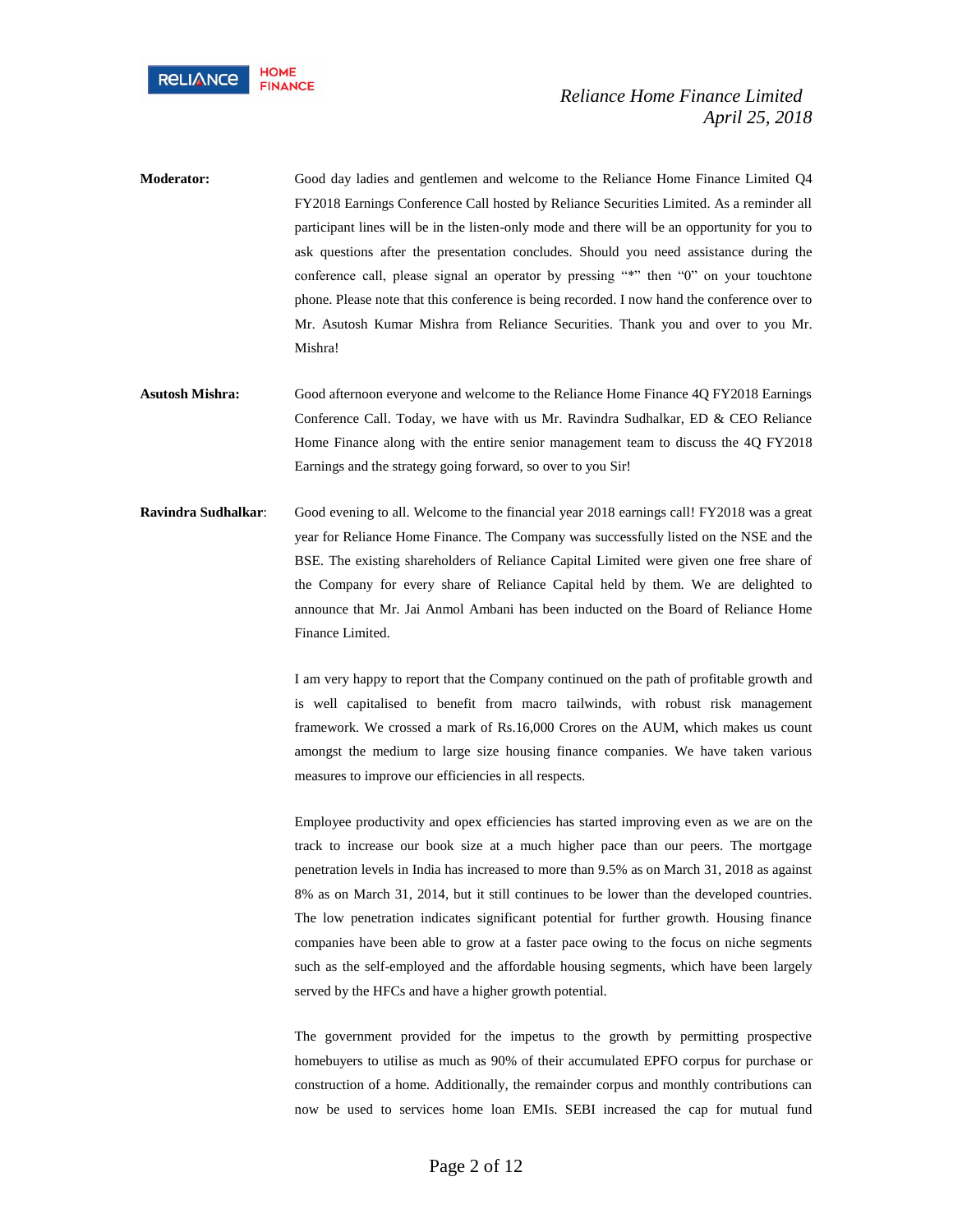investment into housing finance companies rated AA and above, permitting investment into HFCs by up to 15% in addition to the 25% sectoral cap in place. While there was a temporary slowdown in the growth for the sector due to the demonetisation and the Goods and Service Tax along with the imposition of Real Estate Regulation Act that is RERA the long-term growth outlooks remains positive.

Let me take you through the financial performance of the Company for the financial year ended March 31, 2018. The net interest income increased by 85% to Rs.496 Crores. The profit before tax increased by 97% to Rs.272 Crores. The return on equity was 15.1% for the year. Our consistent focus on the asset quality has helped in maintaining the gross NPAs. Our gross NPAs were at 0.8% of the AUMs as on March 31, 2018.

We have a conservative provisioning policy and therefore we have provided more than mandated by NHB. The average yield for the period was at 11.6%. The cost of borrowings was at 8.6% as compared to 9.3% in the financial year 2017. As a result, the net interest margin improved to 3.9% during the year vis-à-vis 3.4% for FY2017.

Due to our conscious focus on costs, the cost-to-income ratio has declined from 55% in FY2017 to 38% in the current year. In terms of the business performance, the disbursements registered a growth of 19% at Rs.8,695 Crores. The disbursements in the housing loan segment consisted approximately 75% to the self-employed segment.

The AUM registered a growth of 47% to Rs.16,379 Crores as on March 31, 2018. Out of this the total securitised assets were at Rs.1,724 Crores, approximately 11% of the AUM, and we expect the same trend to continue in the future. The home loan along with the affordable home loans consists of 51% of the total AUM. In the non-housing segment, the loan against property constitutes 21% while the construction finance segment contributes 28% to the AUMs.

As we increase our branch network in the Tier 2 and the periphery of the Tier 1 cities, we look forward towards a higher contribution of home loans particularly the affordable housing segment in our portfolio. The total borrowings as on March 31, 2018 stood at approximately Rs.13,200 Crores. We have a diversified borrowing mix with 47% contributed by the NCDs, 38% by the bank loans, and 4% by commercial papers. The capital adequacy as on March 31, 2018 stood at 19.7% with Tier 1 capital at 12.6% and Tier 2 at 7.1%.

The total branches rose to 54 as on March 31, 2018. We operate through hub and spoke model catering to over 125 locations. During the year, 11 new branches were made operational of which four were affordable housing branches. These are operationally low cost branches. As we seek to grow our affordable housing portfolio such measures would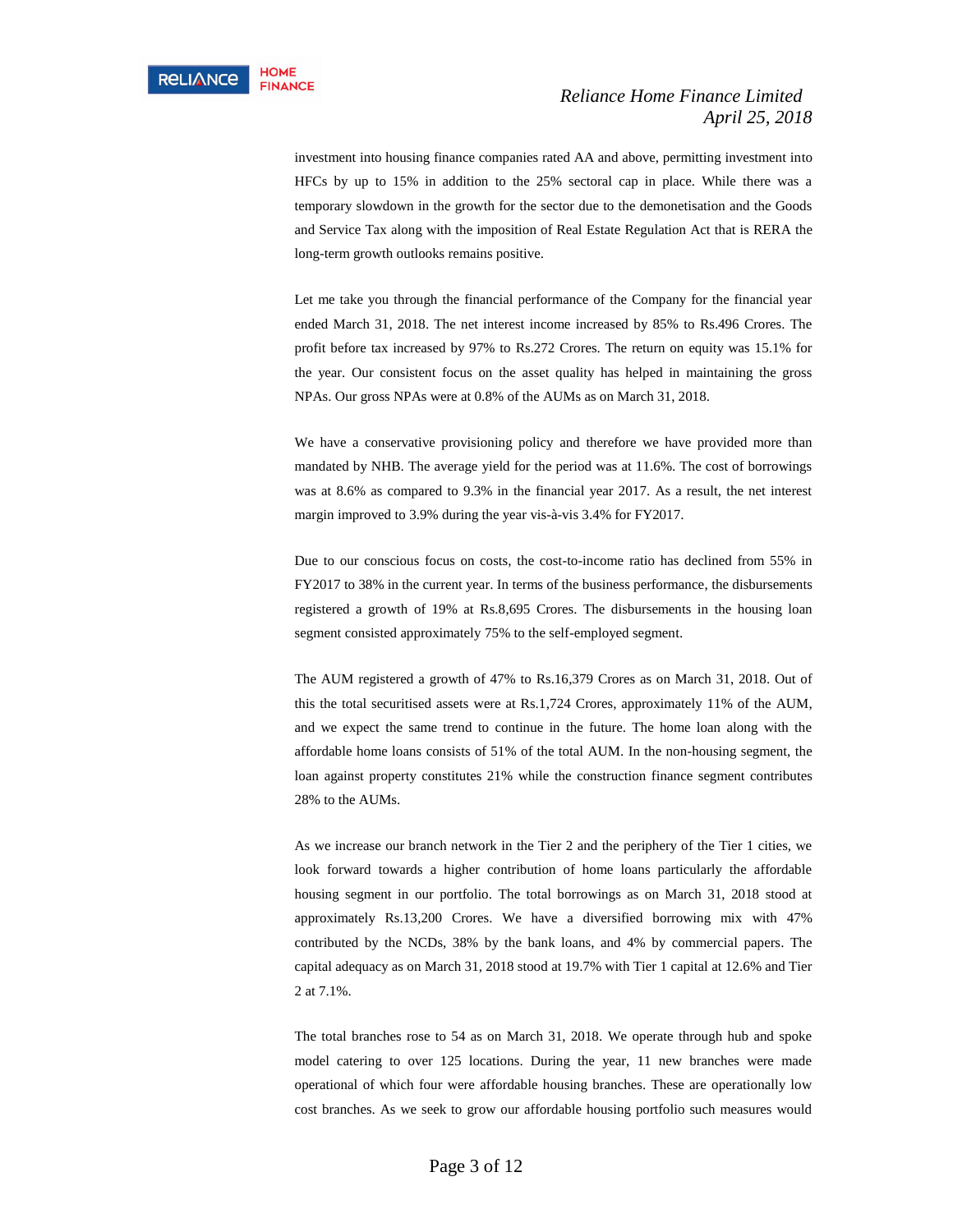help build overall profitability by keeping the costs in control and at the same time, help in increasing the share of affordable housing in the overall mix.

In the coming quarters, we expect to maintain our growth levels to focus on network expansion, and higher productivity. We will continue to improve the efficiencies through a mix of low cost borrowings, strict opex control and yes, the most important aspect that is maintaining a robust asset quality also.

Also I would like to share a significant achievement announced last week. We have been recognised as the top 21 best place to work in Asia in 2018 by the Great Place to Work Institute. The recognition is the result of out best in the industry talent acquisition, retention and growth practices. Our employees continue to be our greatest asset.

Thank you all for joining in and we are now open to take questions from you.

**Moderator**: Thank you. Ladies and gentlemen, we will now begin with the question and answer session. The first question is from the line of Deepak Poddar from Sapphire Capital. Please go ahead.

- **Deepak Poddar**: Thank you very much for the opportunity. In terms of our AUM mix how do we see the mix, may be three years, four years down the line? Currently, I think it is towards 30% above in the home loan, 30% LAP and construction?
- **Ravindra Sudhalkar**: We are 51% of home loan and affordable housing put together of which affordable housing is 21%, but yes, directionally, we would like to take this to a level of 55% in the coming years. Having said that, it may not be on the AUM, but we may like to have a 55% on the book, that is what most of the housing finance companies do. The loan against property portfolio which we do the most being a private sector lending has a huge demand from nationalized banks, so we would continue to securitise our portfolio. Having said that, on the book, we will surely like to be 55% for housing in affordable housing.
- **Deepak Poddar:** In terms of construction finance, what is our strategy?
- **Ravindra Sudhalkar:** See our strategy is two-fold. One of the things is that our emphasis would remain on construction finance. If you look at Reliance Home Finance traditionally we have focus on Brownfield project, projects which are more than 50% completed and the builders who have delivered at least 5-lakh of square feet of space in the past is what we have done. At the same time, if you look at the ticket sizes what we have we are on the lower side compared to the competition. My average ticket size is 10 to 11 Crores, which would mean that it is a building of about 100 to 125 houses. So these are actually not very big projects, but the builders have a great track record of the past.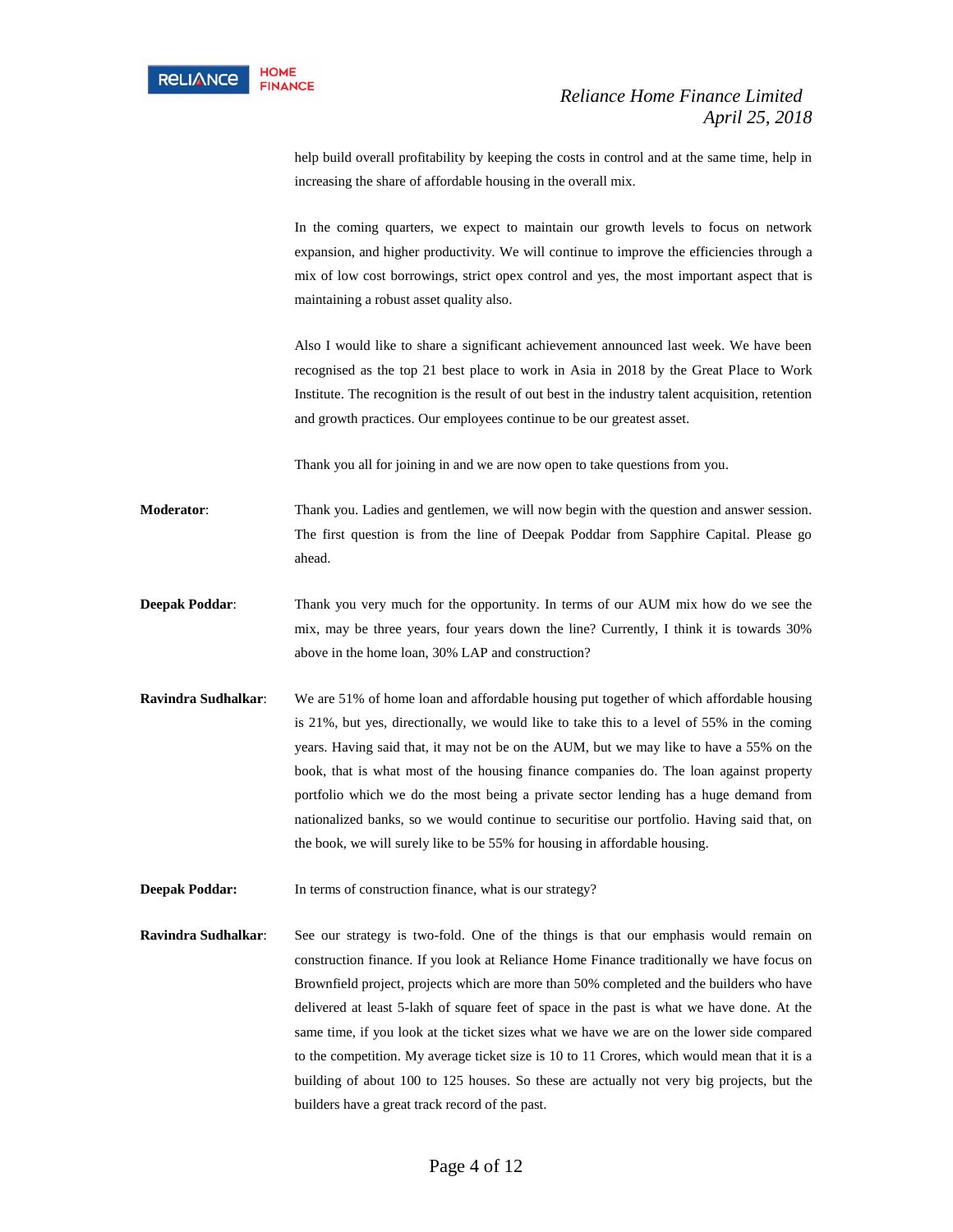

| <b>Deepak Poddar:</b> | Can you share it separately what is the NPA in construction finance?                                                                                                                                                                                                                                    |
|-----------------------|---------------------------------------------------------------------------------------------------------------------------------------------------------------------------------------------------------------------------------------------------------------------------------------------------------|
| Ravindra Sudhalkar:   | NPA in construction finance, if you typically look at it, it would be in the region of about<br>$0.8\%$ to $0.9\%$ .                                                                                                                                                                                    |
| <b>Deepak Poddar:</b> | In terms of our AUM we have said in the past Rs. 50,000 Crores by 2020 March, so are we<br>already on to it or is there any change?                                                                                                                                                                     |
| Ravindra Sudhalkar:   | So, when this announcement was made, post that we had a demonetisation, post that we had<br>your RERA and the GST, we would extend it by six months and take it to March 2021,<br>because earlier it was in December of 2020 now we are saying March of 2021.                                           |
| <b>Deepak Poddar:</b> | So Rs. 50,000 Crores by March 2021 is what we are targeting so that would still mean that<br>if I do a rough math we still have to grow our AUM at a CAGR of 45% or 46% for the next<br>three years to achieve?                                                                                         |
| Ravindra Sudhalkar:   | Absolutely and that is what we have exhibited over the last two to three years.                                                                                                                                                                                                                         |
| <b>Deepak Poddar:</b> | So 45% AUM CAGR is what we might be looking at?                                                                                                                                                                                                                                                         |
| Ravindra Sudhalkar:   | Yes.                                                                                                                                                                                                                                                                                                    |
| <b>Deepak Poddar:</b> | If you see our competitors who are in the similar kind of business the cost-to-income ratio is<br>generally in the range of on the lower end 20% and on the higher end to 30%, so where are<br>we seeing our steady cost-to-income ratio right now?                                                     |
| Ravindra Sudhalkar:   | Directionally we would also like to be in the range of what we have mentioned. I cannot<br>give you the number of years, sorry, but we would like to be in the range of 20% and up<br>closer to 22% - 25%. Yes, in the near future, maybe we would be at 35% from 38% current<br>level.                 |
| <b>Deepak Poddar:</b> | In the near future, we are talking about three years?                                                                                                                                                                                                                                                   |
| Ravindra Sudhalkar:   | One year.                                                                                                                                                                                                                                                                                               |
| <b>Deepak Poddar:</b> | So in one year we are looking at 25% cost-to-income?                                                                                                                                                                                                                                                    |
| Ravindra Sudhalkar:   | 35% is what I said, because see today, if you look at it while the market is growing at 18%<br>we intend growing at a rate which is much higher than that. We have given a figure of 45%,<br>which would be the CAGR, so when you have a higher growth rate, the costs will not come<br>down so easily. |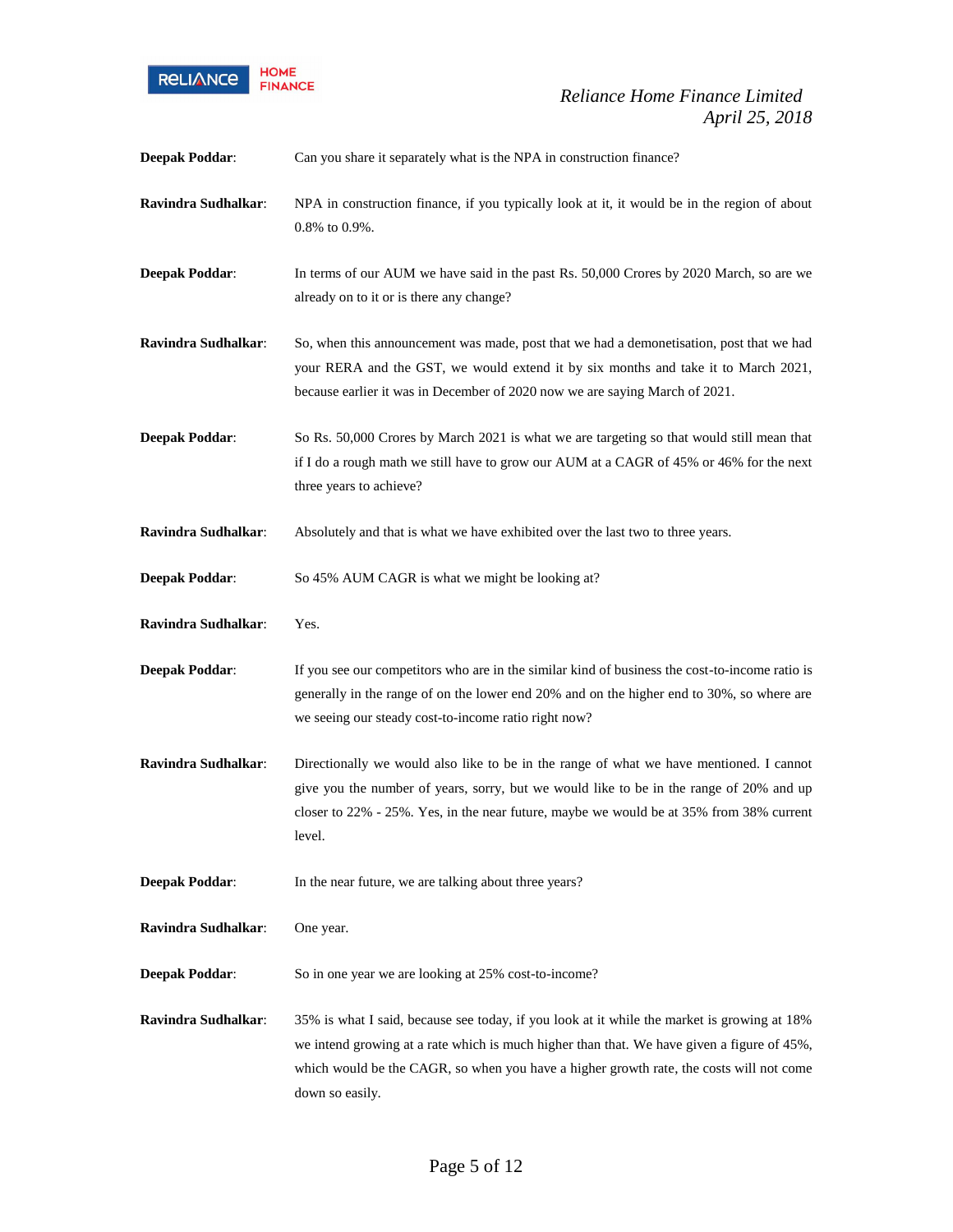

| Deepak Poddar:      | And my final query is on ROA, any comment that you want to make on ROAs?                                                                                                                                                                                                                                                                                                                                                                                               |
|---------------------|------------------------------------------------------------------------------------------------------------------------------------------------------------------------------------------------------------------------------------------------------------------------------------------------------------------------------------------------------------------------------------------------------------------------------------------------------------------------|
| Ravindra Sudhalkar: | The ROE is 15.1, the ROA would be in the region of about 1.4% to 1.5%.                                                                                                                                                                                                                                                                                                                                                                                                 |
| Deepak Poddar:      | So any kind of or sort of ROAs we can achieve with the kind of results we have?                                                                                                                                                                                                                                                                                                                                                                                        |
| Ravindra Sudhalkar: | I think I would like you to look into the current ROA levels only, but in future, we would<br>improve on all the parameters and that is what we have done in the past.                                                                                                                                                                                                                                                                                                 |
| Deepak Poddar:      | Understood. Thank you very much. All the very best.                                                                                                                                                                                                                                                                                                                                                                                                                    |
| Moderator:          | Thank you. We will take our next question from the line of Sehul Bhatt from CRISIL.<br>Please go ahead.                                                                                                                                                                                                                                                                                                                                                                |
| <b>Sehul Bhatt:</b> | Good afternoon everyone. Thanks for taking my question. My question persists to<br>affordable housing segment, so how are we defining it. Is it in terms of ticket size or the<br>area definition, which we use for CLSS?                                                                                                                                                                                                                                              |
| Ravindra Sudhalkar: | It is actually both. Normally we go as per the ticket size. What we are saying is that after the<br>inclusion of MIG-1 and MIG-2 we are saying that any home loans up to 35 lakhs would<br>comprise of affordable housing for Reliance Home Finance. Prior to that we had a different<br>definition of 28 lakhs, but since the MIG-1 and MIG-2 came we thought that we should also<br>increase the ticket size and said that up to 35 lakhs, it is affordable housing. |
| <b>Sehul Bhatt:</b> | And EWS projects under PBA are also part of it?                                                                                                                                                                                                                                                                                                                                                                                                                        |
| Ravindra Sudhalkar: | Yes, everything is a part of it. So up to 35, but having said that we do not source cases less<br>than 7.5 lakhs in category B and C towns and less than 10 lakhs in category A town. So our<br>ticket size normally is slightly higher 12 lakhs.                                                                                                                                                                                                                      |
| <b>Sehul Bhatt:</b> | In terms of customer profile, typically affordable housing will have more of a non-<br>conventional cash flow kind of customers compared to home loan, right?                                                                                                                                                                                                                                                                                                          |
| Ravindra Sudhalkar: | So, if you look at the profile, most of the people are not new to banks. They have a bank<br>account. They have some loans may be a personal loan or they have a credit card also, so<br>they know what is banking, they know what is giving payments on time, so most of the<br>clients that we do have a CIBIL score.                                                                                                                                                |
| <b>Sehul Bhatt:</b> | Thanks Sir. Last question is compared to home loan and affordable housing between the<br>two subsegments, which will have a higher NPA provision, any internal numbers?                                                                                                                                                                                                                                                                                                |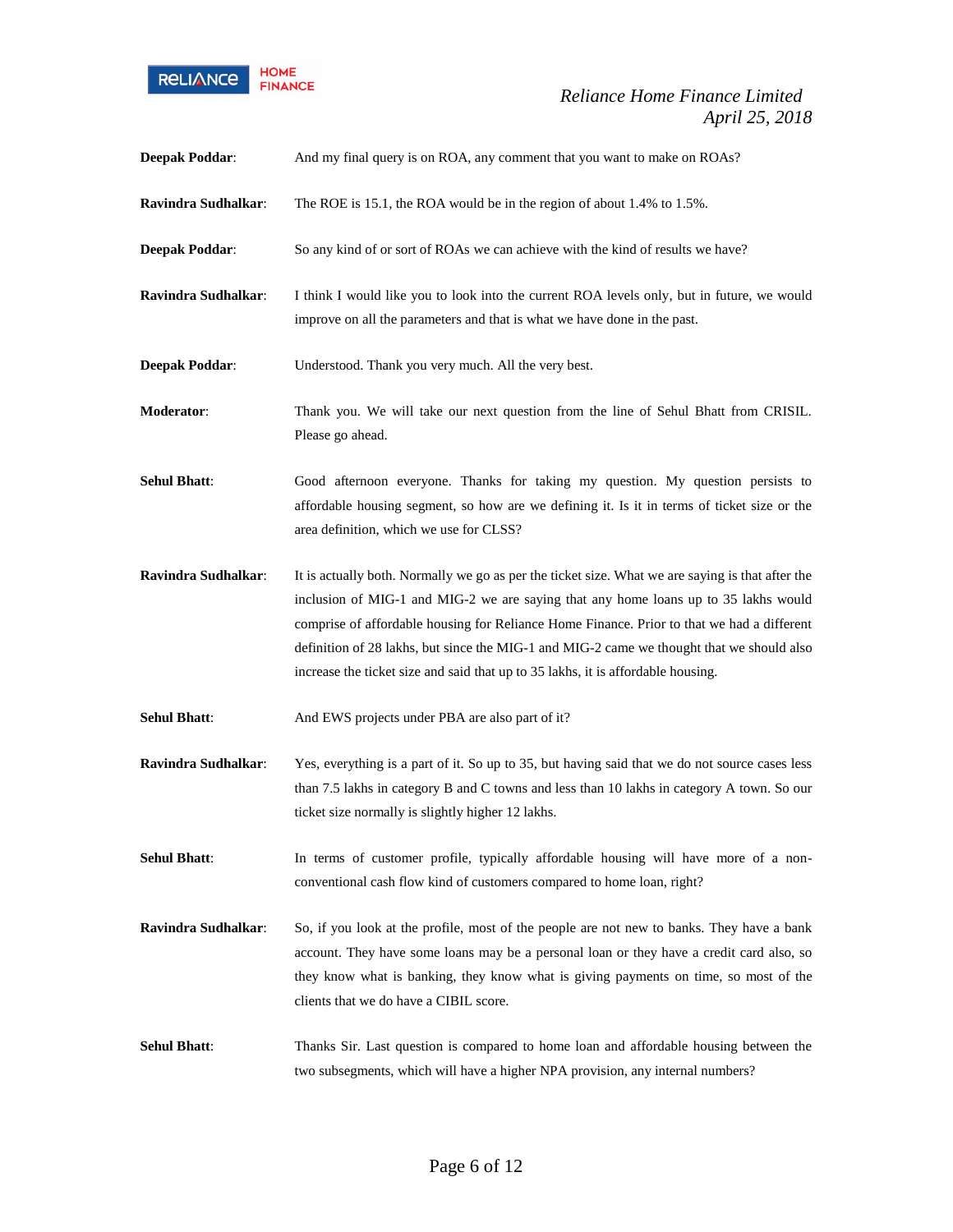

**Ravindra Sudhalkar**: Currently both of them are at similar levels. We are not seeing any difference in both, but affordable housing, I expect the GNPA to be on the lower side.

**Sehul Bhatt**: Thank you.

**Moderator:** Thank you. The next question is from the line of Ayush Mittal from Mittal & Company. Please go ahead.

- **Ayush Mittal**: Good afternoon Sir. One thing that we see is that our focus is on the self-employed segment and usually it is perceived to be a much riskier area. So can you share some of the perception about the due diligence that we do to safeguard that?
- **Ravindra Sudhalkar**: As you rightly said, it is perceived to be a riskier segment, but however, we have had the same strategy for the last 10 years, we are now a 10-year-old company and over a period of time, we have developed an expertise in evaluating the self-employed segments. What we do is that most of the clients are met up by credit managers. It is not that we just do business of financials which the client gives. The clients are met up by the credit managers, we see what kind of financials he has, what kind of amounts go to his bank, because as I said, we have clients who are not new to banking. They already know banking. They already have a current account somewhere and so on and so forth, so if you look at it. He is a client with a track record. He has financials. So evaluating such clients is quite easy, appraising such clients is relatively easier and all the clients are cash flow base. The evaluation is all cash flow basis.

**Ayush Mittal**: Thank you.

**Moderator**: Thank you. Our next question is from the line of Yogansh Jeswani an Individual Investor. Please go ahead.

**Yogansh Jeswani**: My question is more on the competitive landscape. Now given that a lot of housing finance companies are looking to grow and how is the competitive landscape panning out, since everyone wants to grow at a very high rate, so how are things developing on ground and how are you comfortable in saying that you will be able to grow 40%, 45% CAGR?

**Ravindra Sudhalkar:** A very good question. Frankly we at Reliance firmly believe that with more competition, the market only expands and as I have said in my speech that India is still quite poorly penetrated as far as the mortgage and GDP is concerned, we are still at about 9.5% to 9.6% levels and our GDP would continue to grow at a rate of 7.4%. Looking into that I think the potential what India would have to offer as far as the mortgage is concerned, would be quite high and most of the players that we have seen as we are talking, I am sure there are about 96 to 97 licenses issued by the National Housing Bank, but most of the players that you are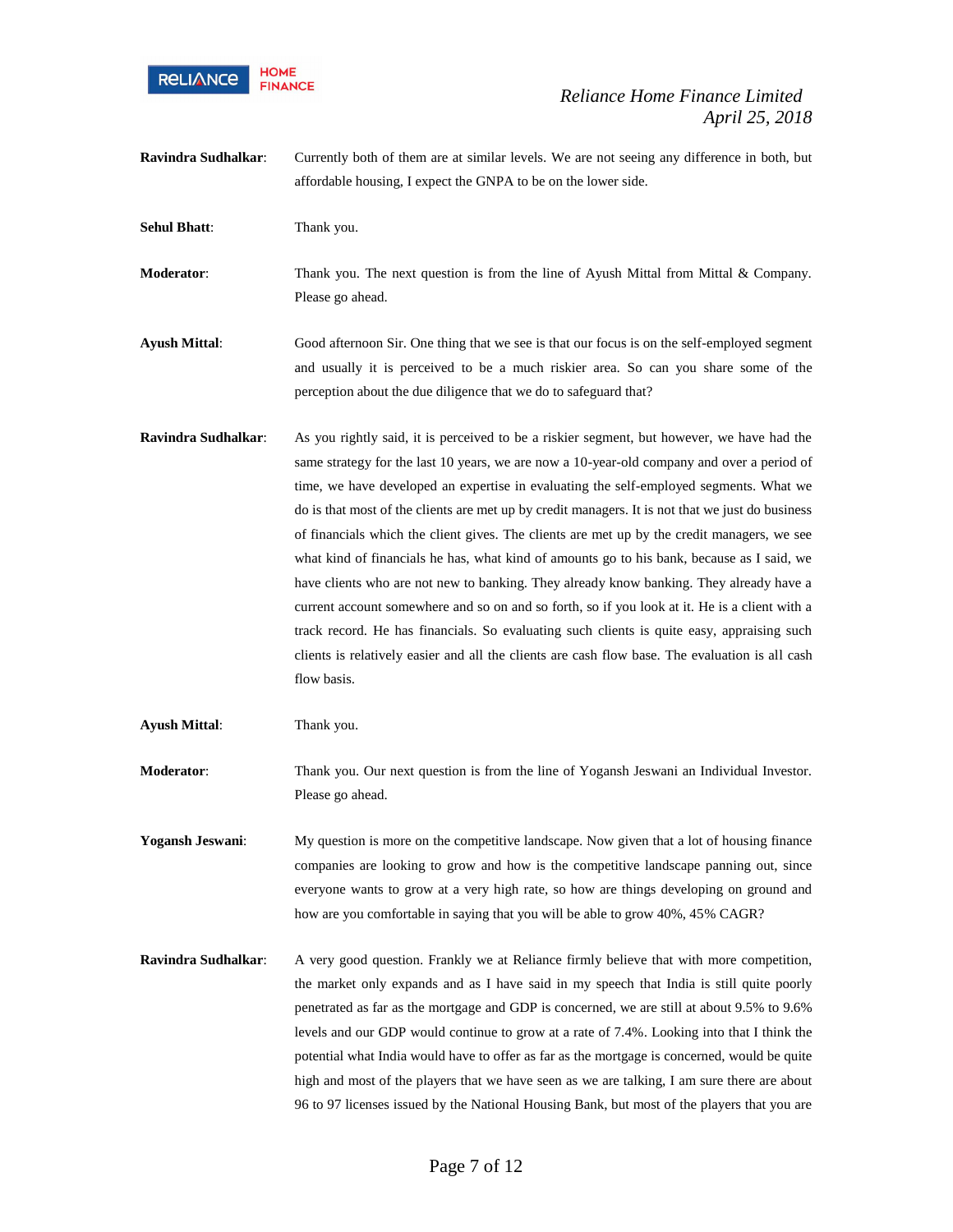

seeing are going to focus on a specific geography rather than being pan India. So I think each corner of the country has adequate potential to offer, so I really do not worry about more competition being there plus because of the GST I think most of the people have more stronger books of accounts and that would give adequate chance for all the competitors to underwrite the self employed clientele also.

Yogansh Jeswani: Sir, just to come back to the previous participant's question wherein you were discussing about how you go about finalizing your potential clients so that was on the housing front, right?

- **Ravindra Sudhalkar**: That was on the housing as well as the loan against property front. All our clients are met up by the credit manager who are self employed. Of course salaried clients, you know, one can do a telephonic PDA up to a particular amount because there are a lot of other documents to know whether he is working there or no, but all self-employed clients are met up personally by our credit managers.
- Yogansh Jeswani: Sir, on construction finance?

**Ravindra Sudhalkar**: Anyway he is met up by in construction finance in fact, we have much robust framework where the ticket size is being upwards of 10 Crores. He is met up by the credit managers as well as the business managers and depending on the ticket size. The business head normally visits all the clients which have 20 Crores and upwards also. In construction finance we have a rule. We do not give the entire amounts at one go. So there is a huge control on first disbursement and the subsequent disbursements depending on the area of construction as well as the kind of sales it does.

**Yogansh Jeswani:** Sir my next question or the follow up question I would say is, so one on a construction finance as we have said, we have 10-odd plus Crores ticket size loans and the projects are usually of around 100 to 150 Crores so I am guessing is…?

**Ravindra Sudhalkar:** 100 to 150 Crores.

**Yogansh Jeswani**: So these are actually mid sized builders?

**Ravindra Sudhalkar**: They are small to mid sized builders, but who have delivered 5 lakh square feet of space in the past, so they have adequate experience in building and selling.

**Yogansh Jeswani**: Basically I want to understand how with RERA setting in and a lot of talks going around wherein the bigger players are going to be the game changers and they are going to be the ones who are really benefiting out of it, so will the scenario change going forward and take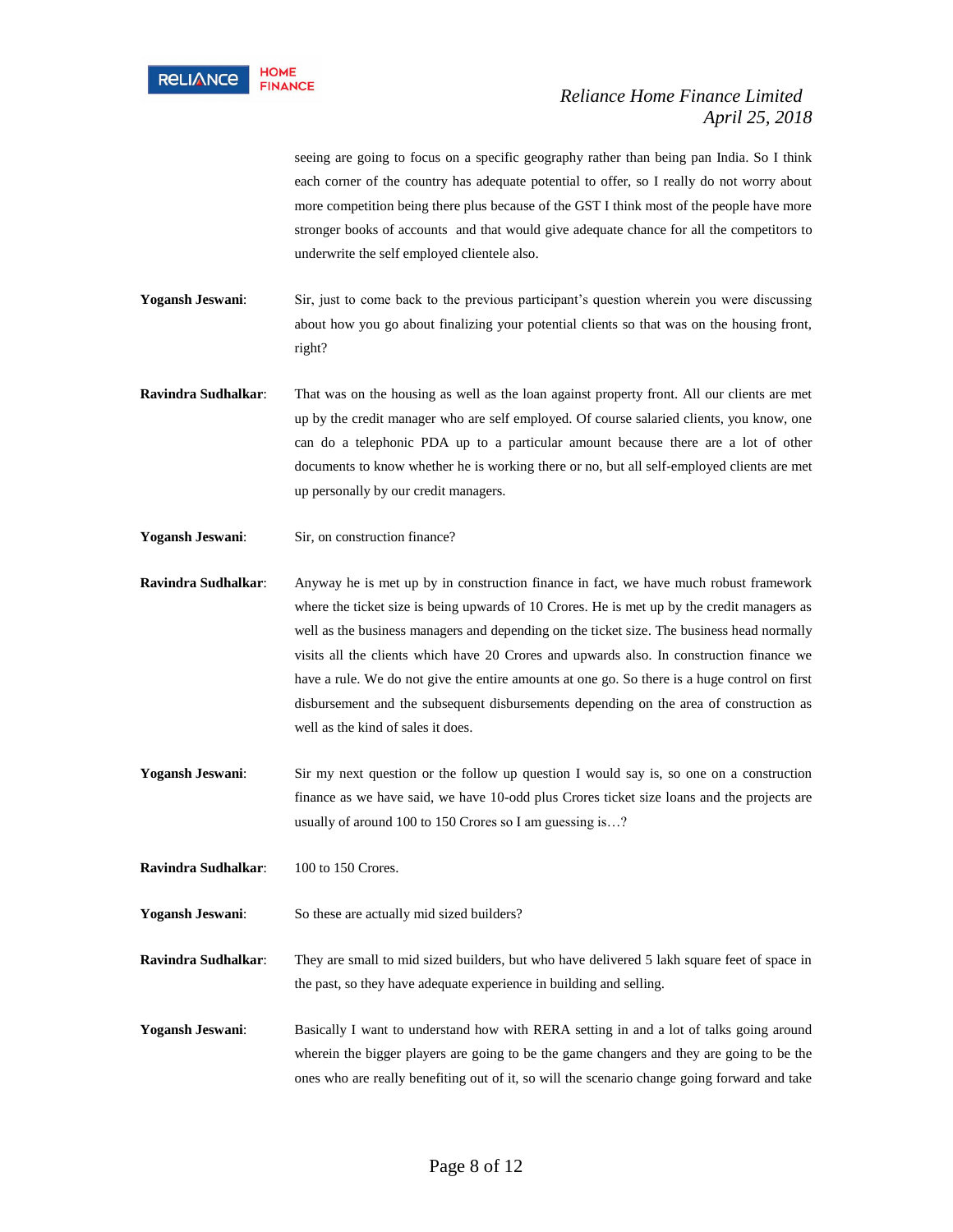

for example, if you could also help us understand like what happens in case of projects gets tough? These are the two things I wanted to know?

- **Sangram Baviskar:** Basically, as Ravi said earlier that we typically do Brownfield projects, which means that the projects are at a certain stage or of last mile funding, so honestly we do not take that risk because obviously the project has established, the sales have happened, construction is going in a good way. Response to earlier question that post RERA era how the small and medium players will pan out because the general feeling is that RERA is bias towards large developers, so that is not completely true. Basically, I think, the very small players will have a challenge, and we are talking of mid sized player at a pan India, but when we are talking about any particular geography, that player might be a large player in that area. So we have seen that as a credit strategy for across products, we do not do very low ticket size and as Ravi mentioned that we on-board clients with proven track record both in execution as well as institutional behaviors, so we typically do not fund any project where he is a first time borrower. We typically fund where he has shown execution capability as well as institutional track record. And with this size at least we have not seen any challenges in the RERA era.
- Yogansh Jeswani: Sir, now that you are saying that you do last mile funding at a time when lot of things are already going well, so in such as case a bank would also be willing to lend to such a credible person with such good flows coming in and bank would have the power to extend loan at a much lower rate and just going by your quarterly yield that we get on construction finance, it has been in the range of 15%, 13%, 14% so how are we able to get these yields when banks has the option of providing loans to these players at a much cheaper rate? And how we compute earnings banks with such good clients?
- **Sangram Baviskar:** Basically banks are traditionally very underpenetrated because they do not have a large distribution portfolio as far as CFS is concerned, so there we have advantage of being more closer to the clients, so that is the clear advantage we have got and that answers your next question as well because we are much closer to the client, we are able to give him a quick turnaround solution and hence we can charge that extra premium on the prices.
- **Ravindra Sudhalkar**: To add to this, you know, I think the legal framework and all the legal understanding which is required in construction funding, normally banks go for a state accredited projects wherein the land title is in the builder name and all, see joint developments funding and such kind of projects, I do not really feel that anyone other than the housing finance companies would have an expertise in evaluating, so I think that is where we clearly have an advantage over the banks.
- **Yogansh Jeswani**: Perfect. Thank you. Last question would be, there was an announcement that we are looking to raise some funds, so what kind of fund raising you are looking at equity or debt?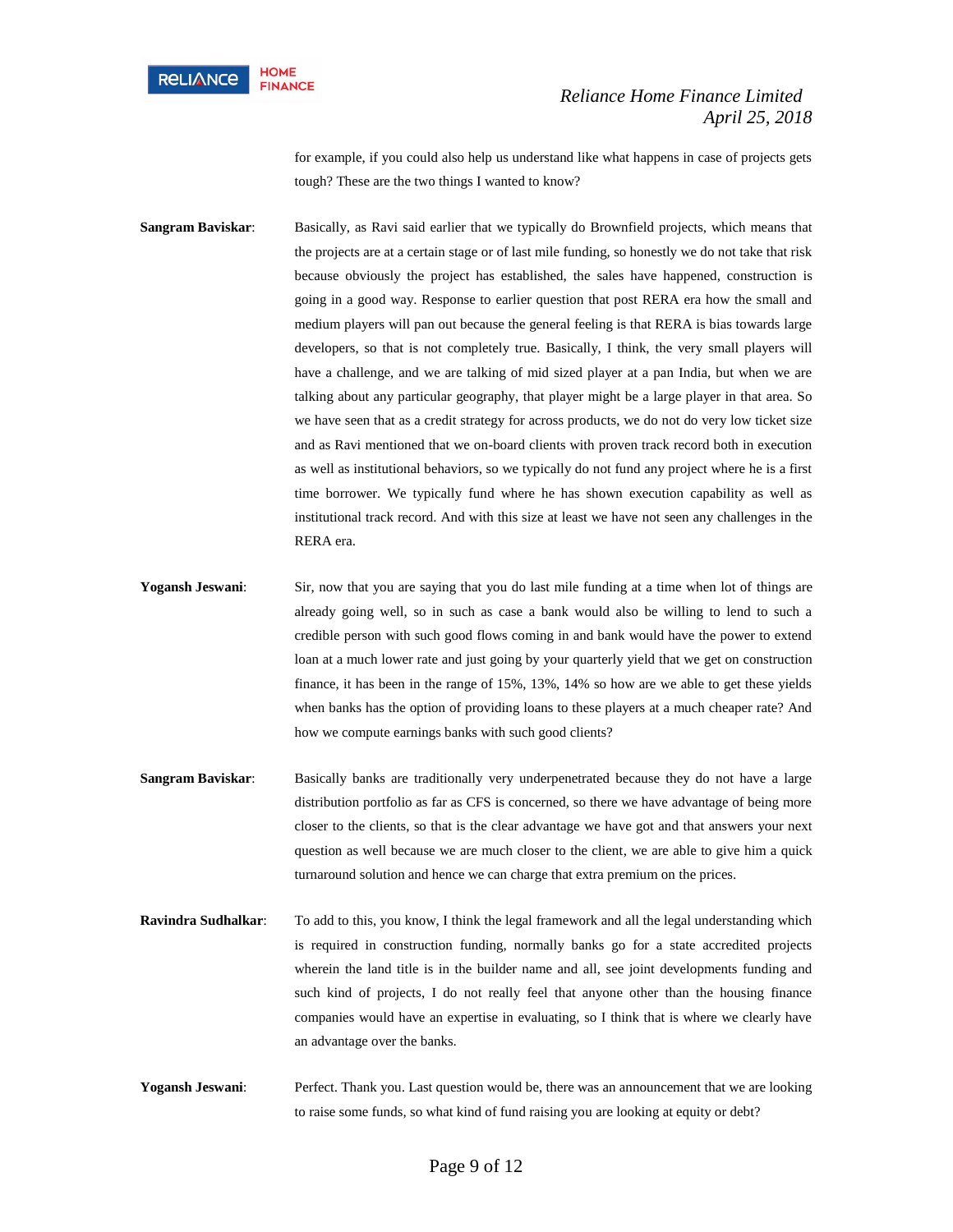

**Ravindra Sudhalkar**: It was an enabling resolution, which we took from the Board, but as we are talking we are adequately capitalised for our funding requirements in the near future also, so currently because whatever approvals we have taken is valid for a year. So that was an enabling resolution for us.

**Yogansh Jeswani**: Thank you. That is it from our side. All the best Sir. Thanks.

- **Moderator**: Thank you. Our next question is from the line of Shubranshu Mishra from Motilal Oswal Securities. Please go ahead.
- **Shubranshu Mishra**: Thank you for the opportunity. My first question is with respect to construction finance. Just want to understand what percentage of this is in the top 5 cities actually and how much and what percentage of the construction finance still has approval risk towards it?
- **Ravindra Sudhalkar**: What is your second question please?
- **Shubranshu Mishra**: What percentage of the construction finance book still has some amount of approval risk towards it?
- **Ravindra Sudhalkar**: To answer your first question almost 70% to 80% is exposure in the top five cities and to answer your second question, we do not fund any project, which does not have any approval. So there is no question of this.
- **Shubranshu Mishra**: Sure Sir and how do we look at the ticket sizes going forward in FY2019-2020 for construction finance? Do we see them increasing and if it is increasing, by what kind of percentage?
- **Ravindra Sudhalkar**: To answer your question, I think we have developed an expertise in this segment and this is one segment where we feel that we have also developed a rapport in the market as far as the builders are concerned because of the service levels and because of our ability to understand, so I think the ticket sizes would be almost similar for this year.
- **Shubranshu Mishra:** Right. And just one more question Sir, what would be our incremental yields on home loans, LAPs and construction financing?
- **Ravindra Sudhalkar**: Well incremental yield that we get for CF are in the region of about 15%, 14.5% going to 15%.. On the loans against property it is about 11% to 11.5%. On the home loan front the yields are about 9%, that is 8.7% going to 9% and on the affordable housing the yields are close to 10% going to 10.25%.
- **Shubranshu Mishra**: Thank you so much for your time. I will come back to the queue.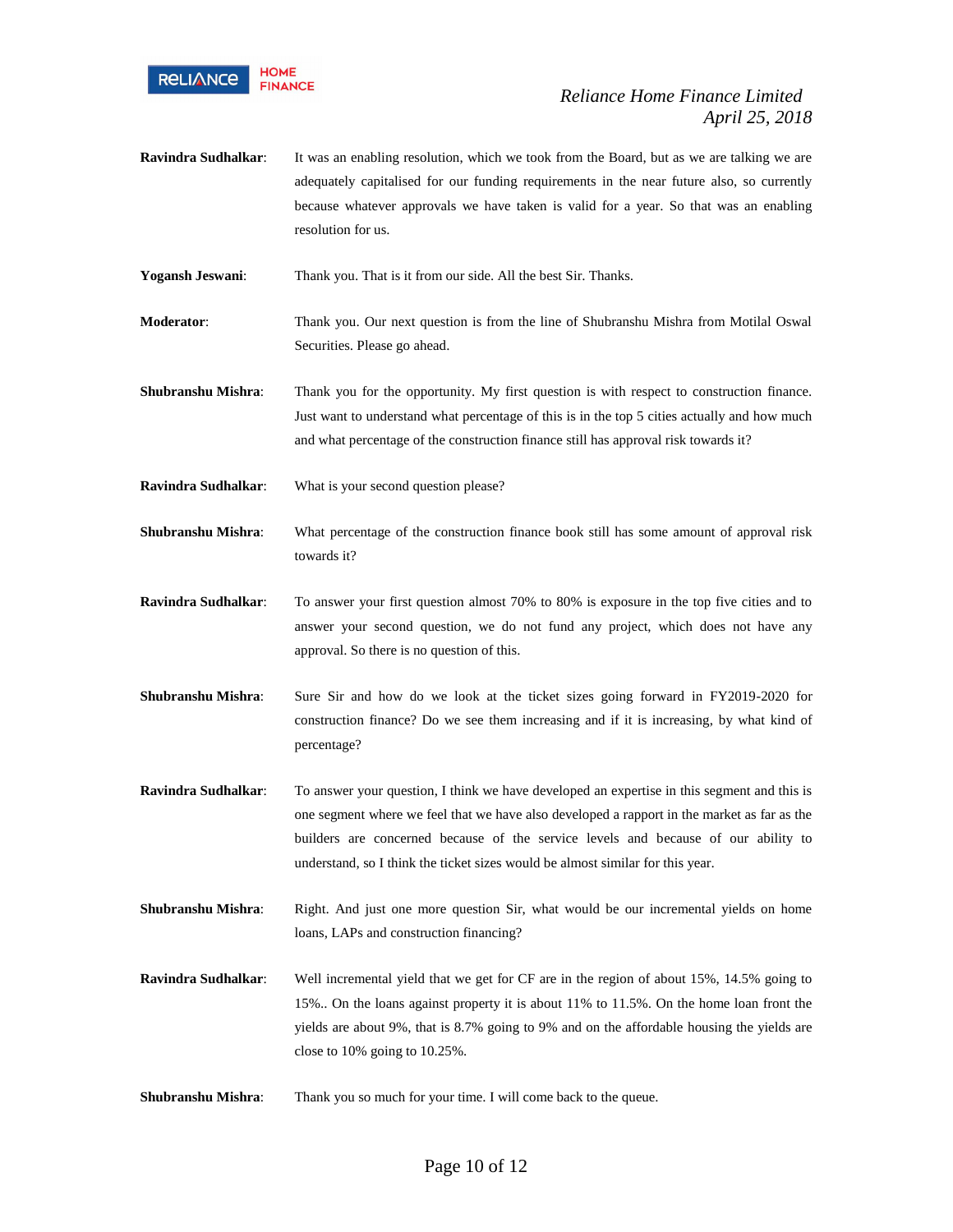

| Moderator:           | Thank you. We will take our next question from the line of Bhavesh Jain from Envision<br>Capital. Please go ahead.                                                                                                                                                                                                                                                                                                                                                                                                                                                                                                                                |
|----------------------|---------------------------------------------------------------------------------------------------------------------------------------------------------------------------------------------------------------------------------------------------------------------------------------------------------------------------------------------------------------------------------------------------------------------------------------------------------------------------------------------------------------------------------------------------------------------------------------------------------------------------------------------------|
| <b>Bhavesh Jain:</b> | Good evening Sir. Our disbursement growth has been 19% for this whole year so what<br>would be the like-to-like AUM growth?                                                                                                                                                                                                                                                                                                                                                                                                                                                                                                                       |
| Ravindra Sudhalkar:  | Like-to-like AUM growth is 19% for the entire year on the AUM side we have grown from<br>11,174 to 16,300 Crores in the same period.                                                                                                                                                                                                                                                                                                                                                                                                                                                                                                              |
| <b>Bhavesh Jain:</b> | Can you give us the disbursement mix in home loan, LAP and construction finance for the<br>whole year?                                                                                                                                                                                                                                                                                                                                                                                                                                                                                                                                            |
| Ravindra Sudhalkar:  | It would be in the same region as the book; however, having said that, see what happens is<br>that in affordable housing currently in the month of March, we have processed close to<br>about 1500 unit disbursements. In March last year we were doing close to about 900 units<br>disbursements because as you are aware in affordable housing as well as in housing the<br>disbursement is basis the stage of construction and here in affordable housing the tranche is<br>extremely small, so I think it is the number of cases that we disburse every month that is<br>more important, so about 1500 units is where we are there currently. |
| <b>Bhavesh Jain:</b> | Sir, what will be your prepayment rate?                                                                                                                                                                                                                                                                                                                                                                                                                                                                                                                                                                                                           |
| Ravindra Sudhalkar:  | Prepayment rate other than the normal amount is 18% of the opening book. It is in line with<br>what we have budgeted in the beginning of the year.                                                                                                                                                                                                                                                                                                                                                                                                                                                                                                |
| <b>Bhavesh Jain:</b> | Sir what percentage of our asset will be fixed? Anything is there?                                                                                                                                                                                                                                                                                                                                                                                                                                                                                                                                                                                |
| Ravindra Sudhalkar:  | All are variable rates.                                                                                                                                                                                                                                                                                                                                                                                                                                                                                                                                                                                                                           |
| <b>Bhavesh Jain:</b> | Even on liability side also?                                                                                                                                                                                                                                                                                                                                                                                                                                                                                                                                                                                                                      |
| Ravindra Sudhalkar:  | So liability side, other than the NCDs, which are at, fixed rate, which is about 53%, the<br>bank loans are at variable rate.                                                                                                                                                                                                                                                                                                                                                                                                                                                                                                                     |
| <b>Bhavesh Jain:</b> | Sir, on the network expansion, this year we have added 11 new branches so what is the<br>target for the next one or two years?                                                                                                                                                                                                                                                                                                                                                                                                                                                                                                                    |
| Ravindra Sudhalkar:  | What target we have for the next year is that we would like to be 75 offices and we would<br>like to cater to more than 200 locations. Having said that we also have a digital lending<br>portal and you know average age of the borrower is going down day-by-day, if we look at                                                                                                                                                                                                                                                                                                                                                                 |

the first time borrower, I think most of the clients should come from the digital portal and